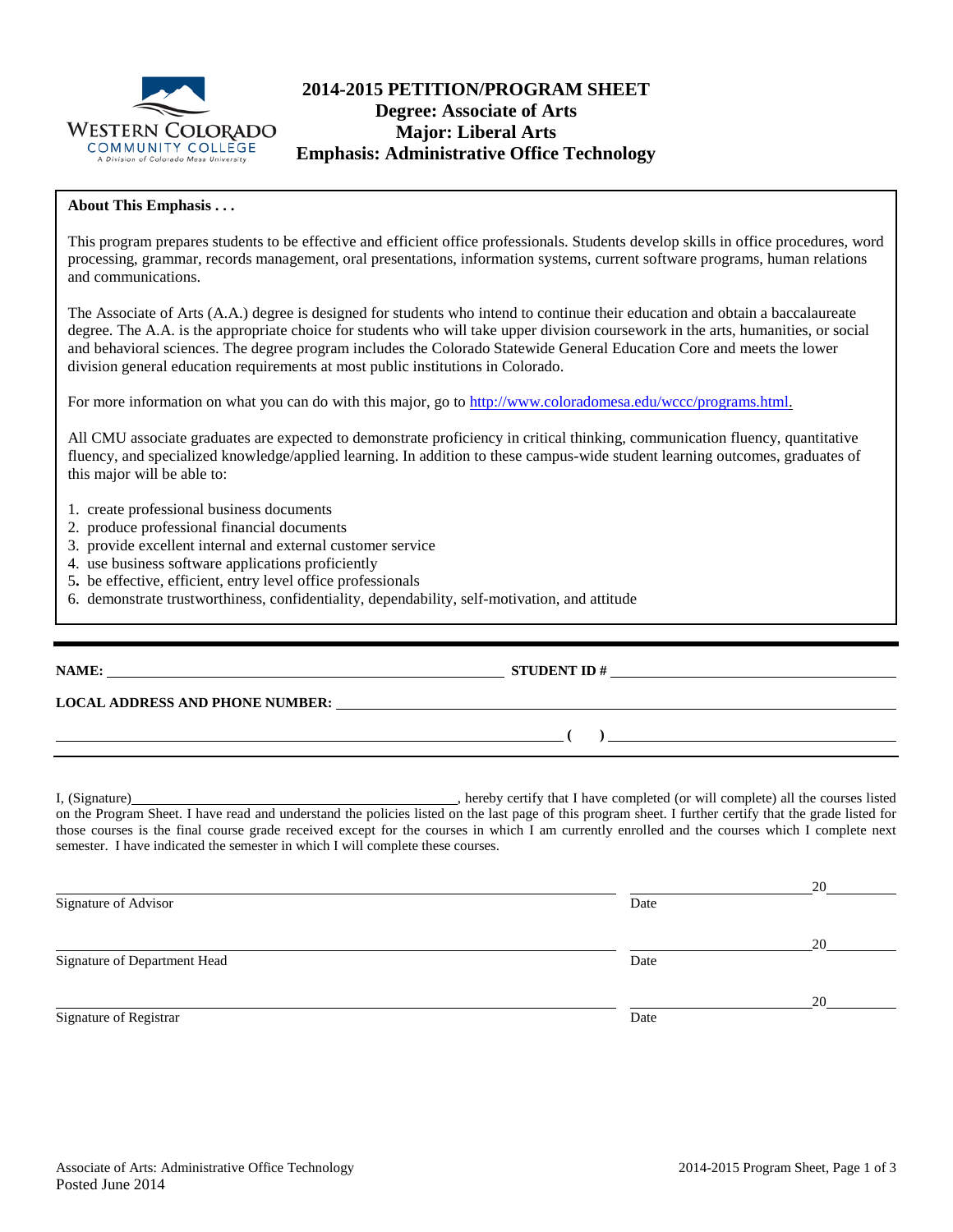Degree Requirements:

- 60 semester hours total (A minimum of 16 taken at CMI fewer than two semesters)
- 2.00 cumulative GPA or higher in all CMU coursework a of "C" or better must be earned toward the major content
- A grade of "C" or higher must be earned in all general ed courses in order to be accepted for the transfer under the Transfer Agreements.
- Pre-collegiate courses (usually numbered below 100) can used for graduation.
- A student must follow the CMU graduation requirements from  $1$ ) the program sheet for the major in effect at the time student officially declares a major; or 2) a program sheet major approved for a year subsequent to the year during student officially declares the major and is approved for by the department head. Because a program may have req specific to the degree, the student should check with the advisor for additional criteria. It is the student's responsi be aware of, and follow, all requirements for the degree b pursued. Any exceptions or substitutions must be approv student's faculty advisor and Department Head.
- When filling out the program sheet a course can be used
- See the "Undergraduate Graduation Requirements" in the for additional graduation information.

**GENERAL EDUCATION REQUIREMENTS** (31 semester See the current catalog for a list of courses that fulfill the requ below. If a course is on the general education list of options and requirement for your major, you must use it to fulfill the major requirement and make a different selection within the general requirement.

| Course No Title                                                                                                                                                   |   | Sem.hrs Grade Term/Trns |
|-------------------------------------------------------------------------------------------------------------------------------------------------------------------|---|-------------------------|
| <b>English</b> (6 semester hours, must receive a grade of "C" or better and<br>must be completed by the time the student has 60 semester hours.)                  |   |                         |
| <b>ENGL 111 English Composition</b>                                                                                                                               | 3 |                         |
| <b>ENGL 112 English Composition</b>                                                                                                                               | 3 |                         |
| <b>Math:</b> MATH 110 or higher (3 semester hours, must receive a grade<br>of "C" or better, must be completed by the time the student has 60<br>semester hours.) |   |                         |

 $MATH 1$ <sub>\_\_\_\_\_</sub>\_\_

| U in no                           | Course No Title                                            |                                                                                             |                |  | Sem.hrs Grade Term/Trns                       |  |
|-----------------------------------|------------------------------------------------------------|---------------------------------------------------------------------------------------------|----------------|--|-----------------------------------------------|--|
| and a grade<br>t area             |                                                            | <b>Humanities</b> (3 semester hours)                                                        |                |  |                                               |  |
| ducation<br>Core                  |                                                            | Social and Behavioral Sciences (6 semester hours)                                           |                |  |                                               |  |
| nnot be                           |                                                            |                                                                                             | 3<br>3         |  |                                               |  |
| s either<br>me the<br>for the     |                                                            | Natural Sciences (7 semester hours, one course must include a lab)                          |                |  |                                               |  |
| which the<br>the student          |                                                            |                                                                                             |                |  |                                               |  |
| quirements<br>faculty             | <b>HIST</b>                                                | History: (3 semester hours)                                                                 |                |  |                                               |  |
| ibility to<br>being<br>ved by the |                                                            | <b>Fine Arts:</b> (3 semester hours)                                                        |                |  |                                               |  |
| only once.<br>e catalog           | <b>OTHER LOWER DIVISION REQUIRMENTS (5 semester hours)</b> |                                                                                             |                |  |                                               |  |
|                                   |                                                            | Wellness (2 semester hours)                                                                 |                |  |                                               |  |
|                                   |                                                            | KINE 100 Health and Wellness                                                                | -1<br>-1       |  | <u> Den Bernard (Bernard Bernard Bernard)</u> |  |
| r hours)<br>iirements<br>and a    |                                                            | Applied Studies (3 semester hours)                                                          |                |  |                                               |  |
| r<br>education                    |                                                            |                                                                                             |                |  |                                               |  |
|                                   |                                                            | <u>ADMINISTRATIVE OFFICE TECHNOLOGY EMPHASIS</u><br><b>REQUIREMENTS</b> (27 Semester Hours) |                |  |                                               |  |
| Term/Trns                         | <b>Required Courses</b>                                    |                                                                                             |                |  |                                               |  |
|                                   | ACCT 201                                                   | Principles of Financial Acct                                                                | 3              |  |                                               |  |
| ter and                           | <b>BUGB 211</b>                                            | <b>Business Communications</b>                                                              | 3              |  |                                               |  |
| urs.)                             | CISB 101                                                   | <b>Business Info Technology</b>                                                             | $\mathfrak{Z}$ |  |                                               |  |
|                                   | MANG 201                                                   | Principles of Management                                                                    | $\mathfrak{Z}$ |  |                                               |  |
|                                   | OFAD 153                                                   | Word Processing                                                                             | $\mathfrak{Z}$ |  |                                               |  |
|                                   | OFAD 201                                                   | <b>Office Procedures</b>                                                                    | $\mathfrak{Z}$ |  |                                               |  |
| e a grade<br>as 60                | OFAD <sub>202</sub>                                        | Records Management                                                                          | 3              |  |                                               |  |
|                                   | <b>Restricted Electives</b>                                |                                                                                             |                |  |                                               |  |
|                                   | <b>OFAD</b>                                                | Electives (see below)                                                                       | 6              |  |                                               |  |

#### **OFAD Restricted Electives**

| <b>OFAD 120</b> | <b>Internet and Social Networking</b>                              |          |
|-----------------|--------------------------------------------------------------------|----------|
| <b>OFAD 125</b> | <b>Multimedia and Web Editing</b>                                  |          |
| <b>OFAD 221</b> | <b>Voice Recognition and Business Editing</b>                      |          |
| <b>OFAD 267</b> | <b>Presentation, Publishing &amp; Desk Top Management Software</b> |          |
| <b>OFAD 269</b> | <b>Complete PC Database</b>                                        |          |
| <b>OFAD 208</b> | <b>Spreadsheets</b>                                                |          |
| <b>OFAD 291</b> | <b>Service Learning</b>                                            | $3 - 12$ |